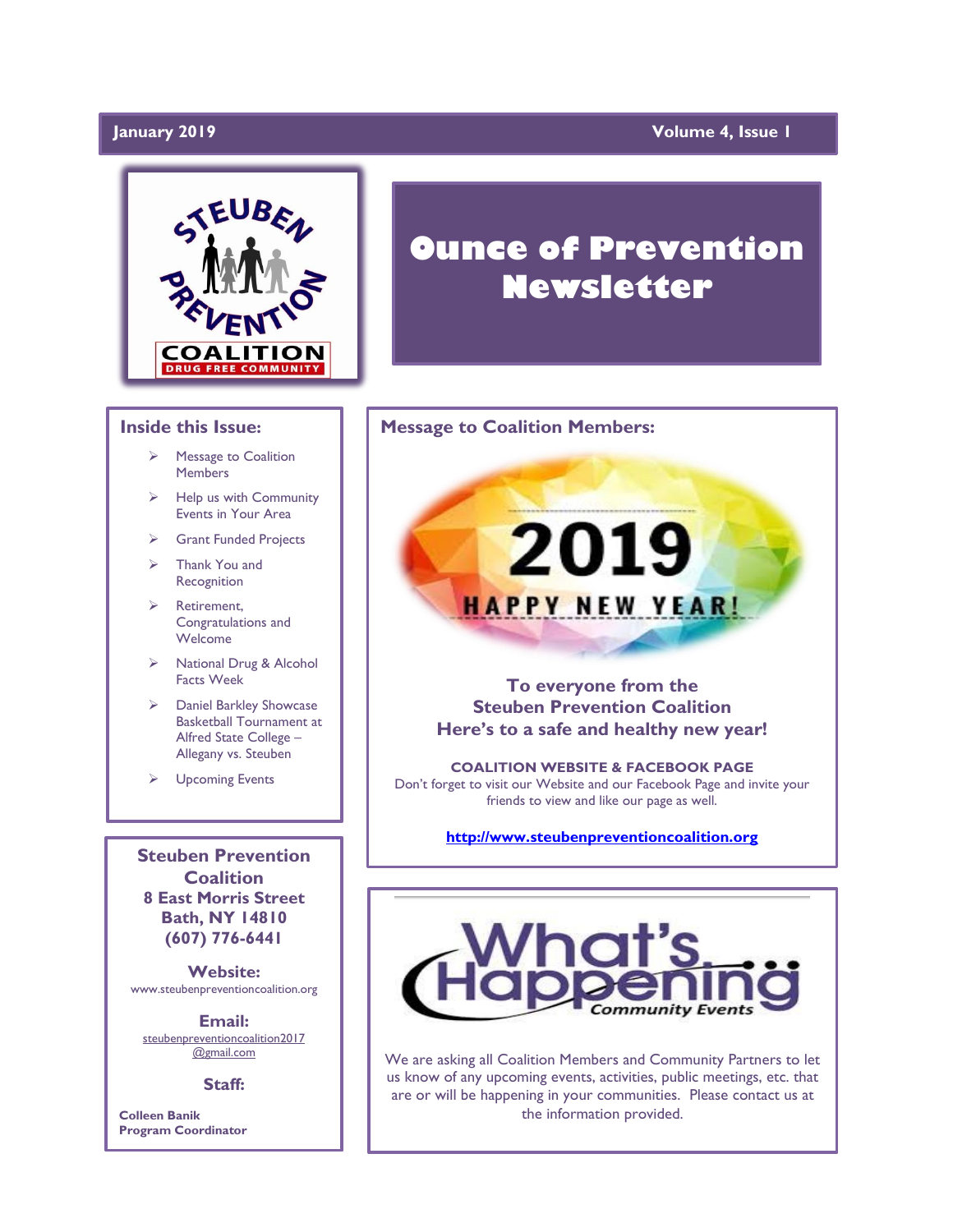### **January 2019 Page 2 Volume 4, Issue 1**

# **Steuben Prevention Coalition Promotes Upcoming Projects Through Grant Funds**

#### **Public Service Announcement Contest**

The Coalition will be hosting a PSA Video Contest on the Social Host Law. Youth will be asked to submit a PSA on the Social Host Law by March 31st. The winning entry will have their PSA aired at local theaters, a possibility of a television airing and also on social media and at Coalition functions. This project is sponsored by a grant received from the Triangle Fund of Corning.

#### **Café Conversations**

The Coalition will be holding Youth led Café Conversations in Hornell, Corning-Painted Post and Bath on Alcohol, Marijuana and Opioids in their Communities this spring. This project is sponsored by a grant received through HealthLinkNY and active assistance from S2AY Rural Health Network.

#### **Faith Based Youth Retreat**

The Coalition will be hosting a Faithbased Youth Retreat this winter bringing our youth together to discuss topics such as the Opioid Epidemic, Alcohol and Marijuana Awareness, Suicide, Bullying and Smoking & Vaping. This project is sponsored by a grant received from the Bath Elks Lodge #1547.

#### **Drug Free Zone Sign Project**

The Coalition along with a Youth Leader and the Haverling Girls Group will be promoting a Drug Free Zone sign project in the Village/Town of Bath in the spring. This project is sponsored by a grant received from the Edith Saxton Fund through the Community Foundation.

Stay tuned for further details as these projects and events develop. If you would like to volunteer to participate, please contact Colleen Banik, Program Coordinator @cbanik@dor.org or 607-776-6441 ext. 202.

Thank<br>'You

**Presentations by the Steuben Prevention Coalition on January 9, 2019**



**Hilda Lando receives recognition for her active participation in the Coalition's sustainability, promoting awareness and overall commitment to the Coalition**

**Jack Wheeler, Steuben County Manager, received recognition on behalf of the County for promoting the sustainability of the Coalition.**





**Laura Opelt, Executive Director of Catholic Charities of Steuben, received recognition on behalf of CCS for promoting the sustainability of the Coalition.**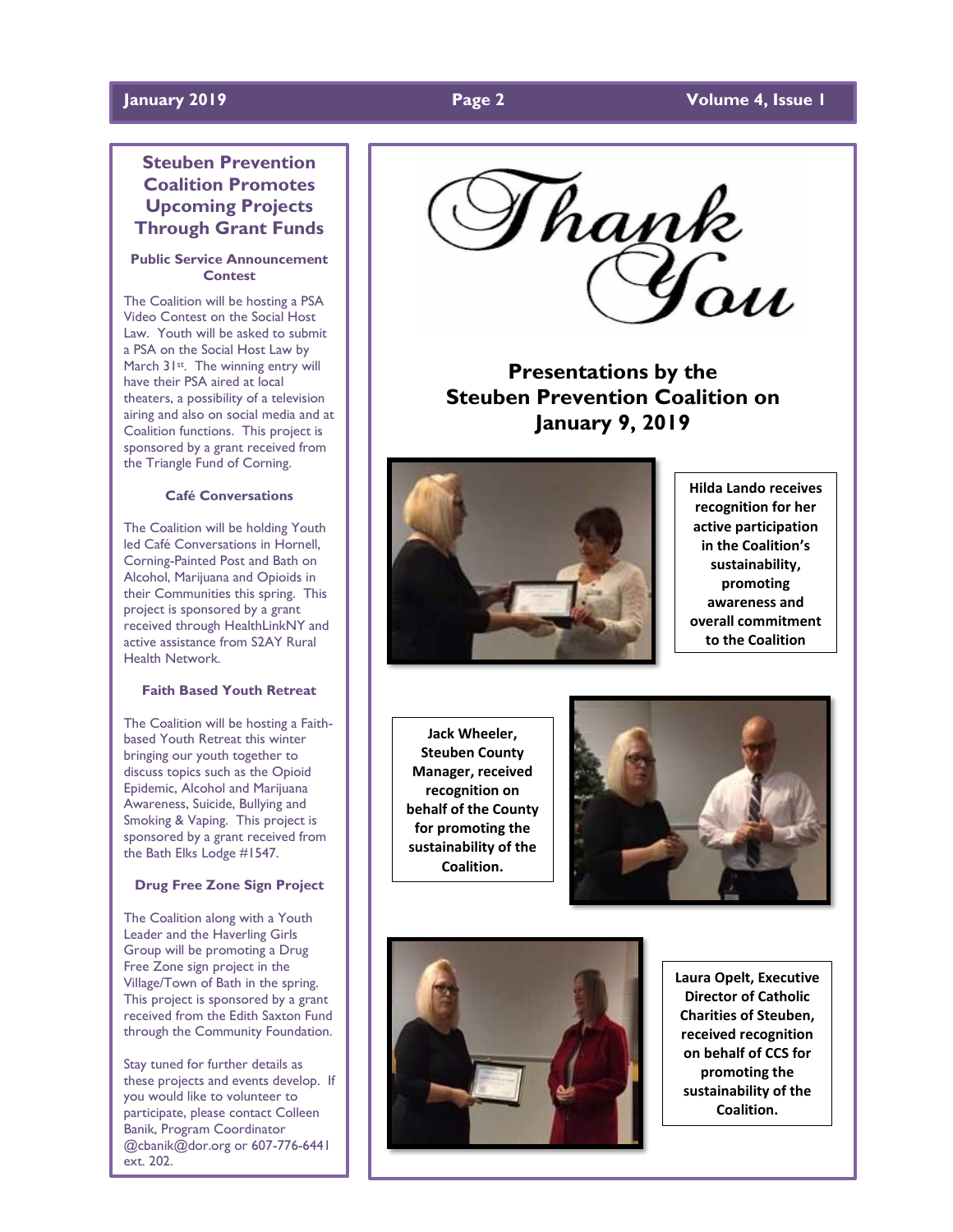

Congratulations to Diana McIntosh upon her retirement from the Bath Hope for Youth and the Steuben Council on Addictions. Diana is a driving force and calming presence within this agency and she will be greatly missed!



Congratulations

Congratulations to the following Coalition Volunteer Members on their recent appointments:

Hilda Lando – Coalition Co-Chair Kory Bay – Steering Cmt – Co-Chair Mike Foster – MJ Task Force Chair



The Steuben Prevention Coalition has been very actively recruiting new members, and we would like to take a moment to welcome some more new members.

Wendy Pinter – St. James Hospital Bill Rosettie – IDP Instructor Jon Hadley – Keuka College Intern

We thank you for your participation and look forward to what each of you bring to the table.



National Drug and Alcohol Facts Week® (NDAFW) is a health observance week for teens that aims to SHATTER THE MYTHS® about drug and alcohol use.

The DEA supports the National Institute on Drug Abuse (NIDA) and the National Institute on Alcohol Abuse and Alcoholism (NIAAA) during their annual National Drug and Alcohol Facts Week (NDAFW.)

Held the last week of January every year since 2010, NDAFW brings teens and scientific experts together to discuss the scientific facts about drugs, as well as their potential health effects on teen bodies and brains. Events are held around the country, with registrants getting free science-based materials designed for young people. During the week, scientists and science writers answer questions from teens around the country during a live web chat called [National Drugs and Alcohol Chat Day.](https://teens.drugabuse.gov/national-drug-alcohol-facts-week/chat-with-scientists) 

NIDA and NIAAA are parts of the National Institutes of Health, the nation's premiere biomedical government research agency. **For more information, see** [https://teens.drugabuse.gov/national-drug-alcohol-facts](https://teens.drugabuse.gov/national-drug-alcohol-facts-week)[week](https://teens.drugabuse.gov/national-drug-alcohol-facts-week)**.** 



### **Know the Facts About Drugs**

- . Manjuana is the most widely used illegal drug in the Philippines.
- · Cocaine, heroin and methamphetamines are illegal in all states and highly dangerous.
- . It is illegal to buy or sell ecstasy. It is also a federal crime to use any controlled
- substance to aid in a sexual assault. . A survey of high school students found that
- 18% of females and 39% of males say it is acceptable for a boy to force sex if the girl is stoned or drunk, is this right???